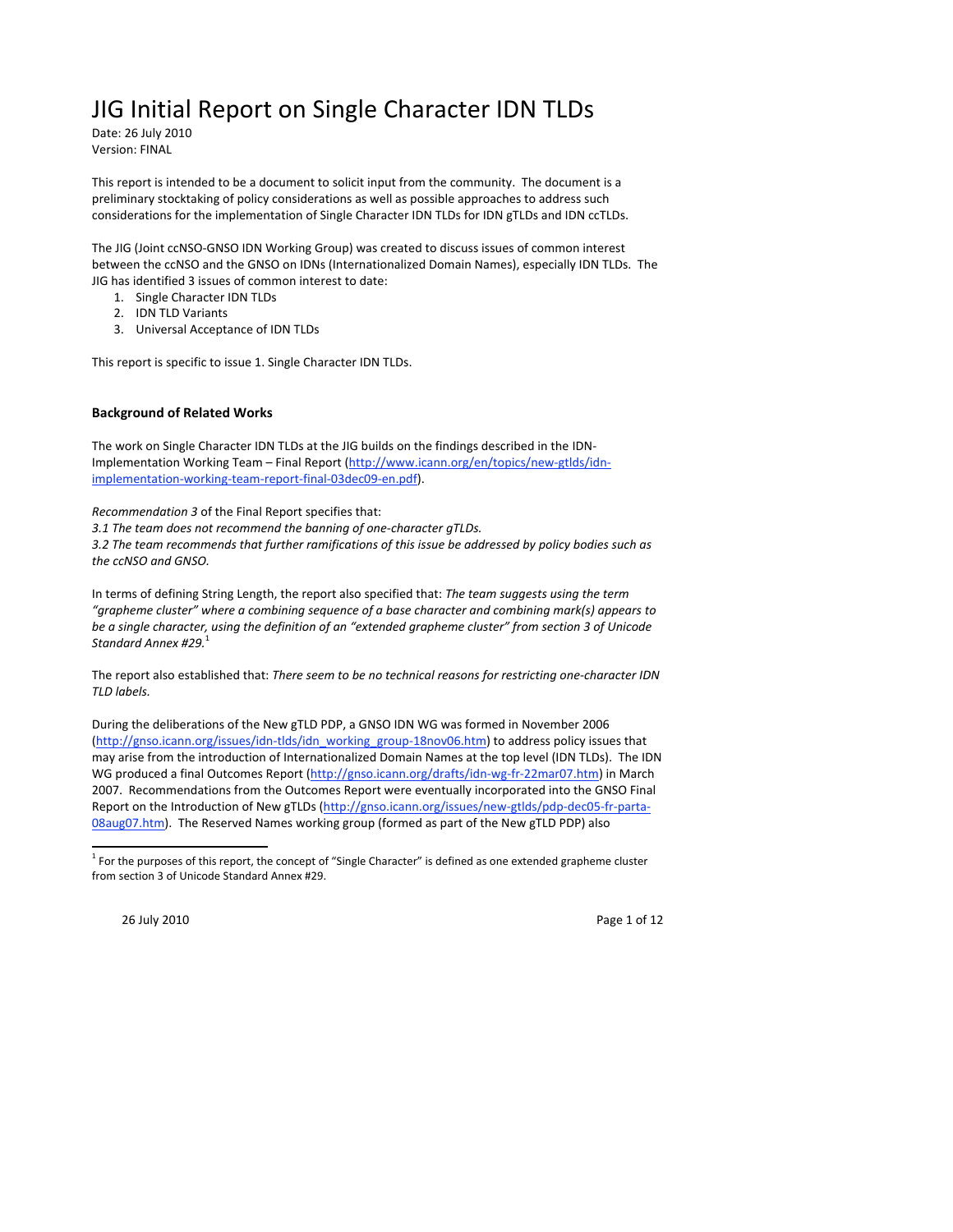deliberated on issues relevant to the introduction of IDN gTLDs. The Reserved Names WG Final Report (http://gnso.icann.org/issues/new‐gtlds/final‐report‐rn‐wg‐23may07.htm)
was
also
incorporated
into the GNSO Final Report on the Introduction of New gTLDs. On the issue of Single Character IDN TLDs, the relevant
recommendations
include:

5. Single and Two Character IDNs: Single and two-character U-labels on the top level and second level of a domain name should not be restricted in general. At the top level, requested strings should be analyzed on a case-by-case basis in the new gTLD process depending on the script and language used in order to determine whether the string should be granted for allocation in the DNS with particular caution applied *to
U‐labels
in
Latin
script
(see
Recommendation
10
below).*

**6. Single Letters:** We recommend reservation of single letters at the top level based on technical questions raised. If sufficient research at a later date demonstrates that the technical issues and concerns are addressed, the topic of releasing reservation status can be reconsidered.

8. Single and Two Digits: A top-level label must not be a plausible component of an IPv4 or IPv6 address. *(e.g.,
.3,
.99,
.123,
.1035,
.0xAF,
.1578234)*

10. Two Letters: We recommend that the current practice of allowing two letter names at the top level, *only
for
ccTLDs,
remains
at
this
time.
Examples
include
.AU,
.DE,
.UK.*

In considering an IDN ccTLD Fast Track, the ccNSO council put forward a charter

(http://ccnso.icann.org/workinggroups/idnc-charter.htm), which was approved by the ICANN board at the Los Angeles meeting in October 2007, for the establishment of the IDNC Working Group, comprised of members of the GNSO, ccNSO, GAC, ALAC, SSAC, representative of the technical community, and ICANN staff. The IDNC produced a Final Report (and Board Proposal) on the Fast Track Process for IDN ccTLDs in June 2008 (http://ccnso.icann.org/workinggroups/idnc-wg-board-proposal-25jun08.pdf). On the issue of Single Character IDN TLDs, the relevant recommendations from the Final Report include:

D: Fast Track only for non-Latin scripts: The possibility of IDN ccTLDs being delegated in Latin script is a matter that will be considered as part of the ccPDP. Accordingly, in the Fast Track, the script has to be a *non‐Latin
script
to
avoid
pre‐empting
the
outcome
of
the
ccPDP.*

**Meaningfulness Requirement:** For purposes of the Fast Track the string used must be meaningful in the *Official
Language.*

Technical Requirements [#8]: No names that are shorter than two characters in non-ASCII are used.

The JIG accepts the results of the above prior works as a basis for its work on Single Character IDN TLDs.

Besides the IDN-Implementation Working Team Final Report, the GNSO Final Report on the Introduction of New gTLDs, and the Final Report of IDNC Working Group, in conducting its work, the JIG is also guided by
the
following:

- The overarching requirement to preserve the security and stability of the DNS;
- Compliance with the IDNA protocols and ICANN IDN Guidelines;
- Input and advice from the technical community in respect to the implementation of IDNs;

Page
2
of
12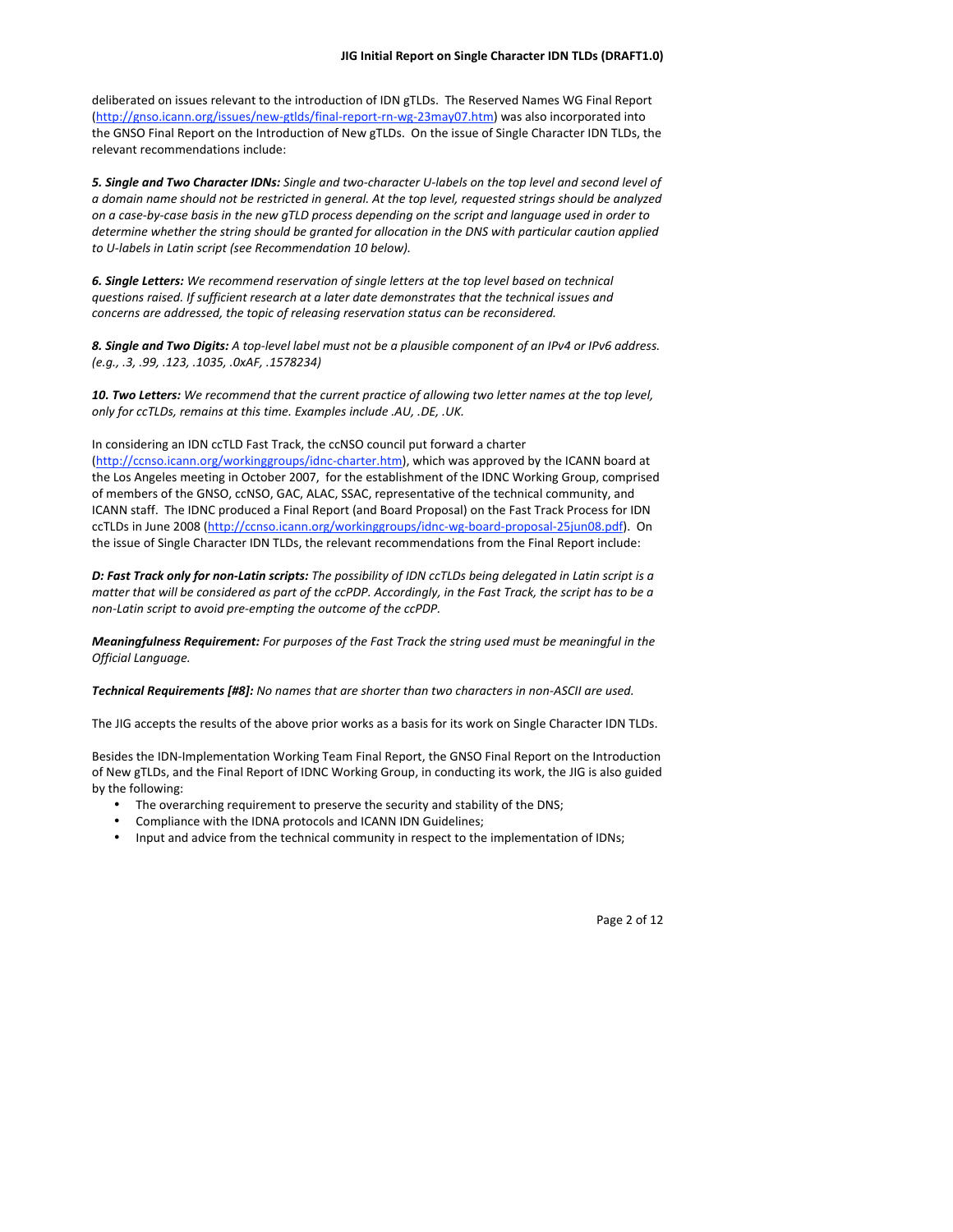- Draft New gTLD Applicant Guidebook (DAG http://www.icann.org/en/topics/new-gtlds/draftrfp-clean-28may10-en.pdf) and subsequent versions as they become available, along with corresponding
comments
received;
and,
- IDN ccTLD Fast Track Final Implementation Plan (http://www.icann.org/en/topics/idn/fasttrack/idn-cctld-implementation-plan-16nov09-en.pdf) and relevant subsequent updates.

Furthermore, the JIG refers to the ongoing IDNccPDP, the Policy Development Process (ccPDP) for the long term implementation of IDN ccTLDs, and the two working groups formed: ccNSO IDN PDP Working Group 1 (http://ccnso.icann.org/workinggroups/idn-pdp-wg1-charter.pdf), to report on and identify a feasible policy for the selection and delegation of IDN ccTLDs associated with the territories listed in the ISO 3166-1; and, ccNSO IDN PDP Working Group 2 (http://ccnso.icann.org/workinggroups/idn-pdp-wg2charter-23mar10-en.pdf), to report on changes to Article IX and relevant Annexes in the ICANN Bylaws to include IDN ccTLD's as full members in the ccNSO on equal footing as the current members.

## **Issues
of
Policy
Aspect
for
Single
Character
IDN
TLDs**

The JIG has identified the following policy considerations to be addressed for the implementation of Single
Character
IDN
TLDs:

- 1. Possible confusion with reserved single character ASCII TLD strings
- 2. Whether
special
financial
considerations
should
be
considered
- 3. Whether due to the relatively smaller pool of possible names that special allocation methods should
be
considered
- 4. Whether due to the relatively shorter string, it may be easier for users to make mistakes, and that
special
policies
should
be
considered
- 5. Whether additional criteria should be introduced to qualify a Single Character IDN TLD as an IDN
ccTLD
or
IDN
gTLD
- 6. Whether special policies are required to address usability of Single Character IDN TLDs given existing
application
environments

## **Preliminary
Viewpoints
on
the
Identified
Issues:**

The JIG is of the view that, while the above are in principle issues of common interest, qualification of a Single Character IDN TLD as IDN gTLD or IDN ccTLD imply different (policy) implementation, while others can be applied to both IDN ccTLDs and IDN gTLDs. The JIG is of the opinion that issue 5 should be addressed
first.

Among the other five issues identified, issues 1 and 6 are assumed to be (policy) implementation issues that could be applicable to both IDN ccTLDs and IDN gTLDs, while issues 2 and 3 seem to require differentiated approaches. Issue 4 seems to be a topic area where a similar approach can be taken, however
the
specific
implementations
will
be
different.

Each issue will be further described below, along with some preliminary viewpoints on possible ways to address the issues and further comments on the issue itself. For "possible ways to address the issue", commonality as well as where different policy implementation may be useful are further explained.

Page
3
of
12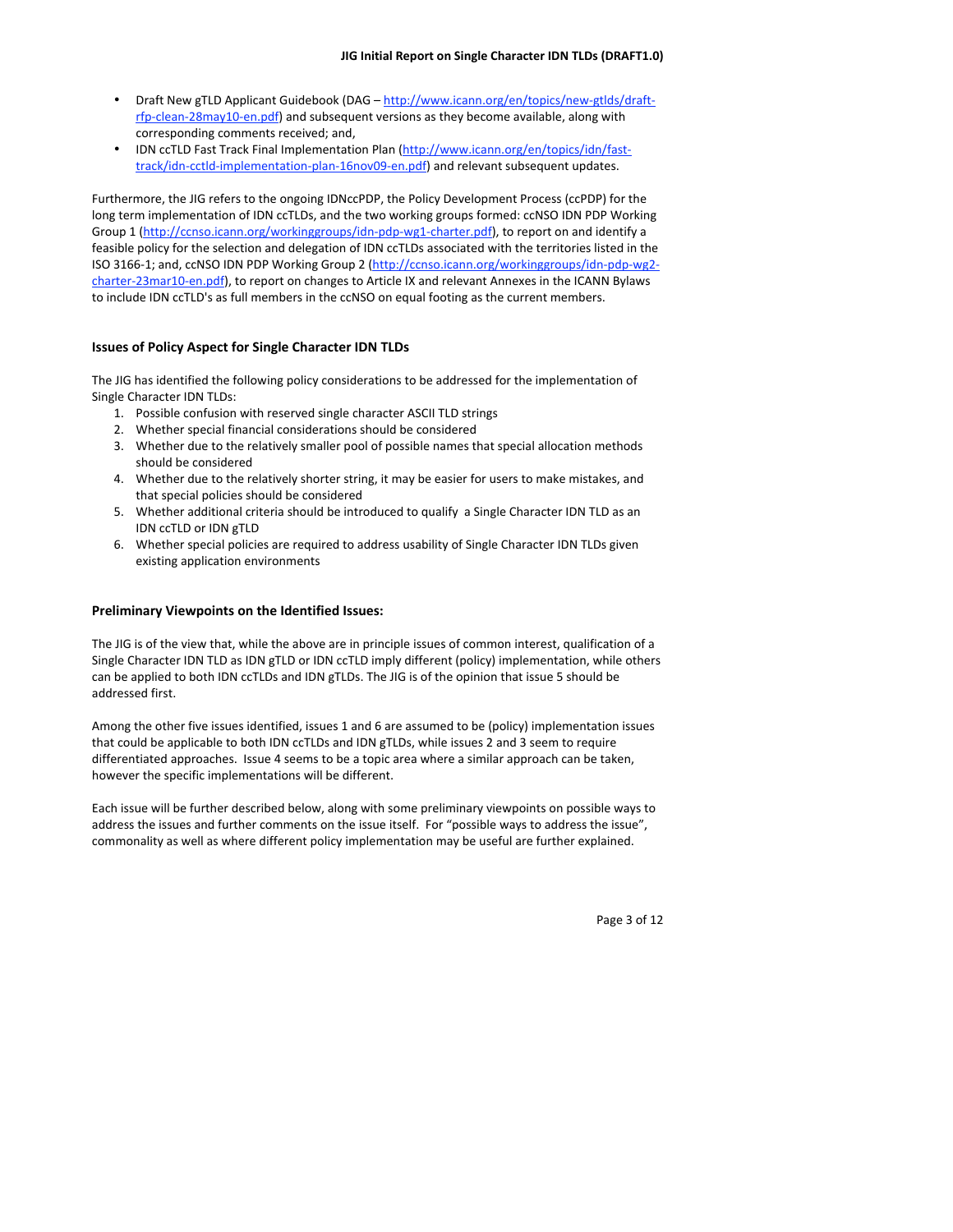| Issue 1.                        | Possible confusion with reserved single character ASCII TLD strings                                                                                                                                                                                                                                                                                                                                                                                                                                                                                                                                                                                                                                                                                                                                                                                                                                                                                                                                                                                                                                                                          |
|---------------------------------|----------------------------------------------------------------------------------------------------------------------------------------------------------------------------------------------------------------------------------------------------------------------------------------------------------------------------------------------------------------------------------------------------------------------------------------------------------------------------------------------------------------------------------------------------------------------------------------------------------------------------------------------------------------------------------------------------------------------------------------------------------------------------------------------------------------------------------------------------------------------------------------------------------------------------------------------------------------------------------------------------------------------------------------------------------------------------------------------------------------------------------------------|
| <b>Description</b><br>of Issue: | Based on the GNSO new gTLD policy recommendations as well as the general ASCII ccTLD<br>framework of following the 2 character code of the ISO3166-1 list, single character ASCII<br>TLDs are reserved. While it is understood that there clear differences between ASCII<br>TLDs and IDN TLDs, the introduction of Single Character IDN TLDs which may conflict<br>with the set of ASCII reserved names may potentially introduce TLDs contrary to the<br>recommended policies.                                                                                                                                                                                                                                                                                                                                                                                                                                                                                                                                                                                                                                                             |
| <b>Possible</b>                 | <b>Common Approach:</b>                                                                                                                                                                                                                                                                                                                                                                                                                                                                                                                                                                                                                                                                                                                                                                                                                                                                                                                                                                                                                                                                                                                      |
| Ways to<br>Address<br>Issue:    | • A policy may be developed that is similar to the handling of two character IDN TLDs as<br>specified in version 4 of the Draft Applicant Guidebook<br>(http://www.icann.org/en/topics/new-gtlds/draft-rfp-clean-28may10-en.pdf) in<br>Section 2.2.1.3.1 DNS Stability: String Review Procedure, under Part III - Policy<br>Requirements for Generic Top-Level Domains. More specifically, that a Single<br>Character IDN TLD string will not be approved if it is visually similar to any possible one<br>character ASCII string.<br>• A policy may be developed that is similar to that for the IDN ccTLD Fast Track where<br>only certain scripts are allowed (or not allowed) for applying for Single Character IDN<br>TLDs. For example, it may be possible to specify that only ideographical scripts are<br>acceptable for Single Character IDN TLDs.<br>• A combination of the above may also be possible. For example, a policy may specify<br>that Single Character IDN TLDs based on characters from the Latin, Greek, and Cyrillic<br>script blocks are intrinsically confusable with possible single character ASCII TLDs which |
|                                 | are reserved. Therefore, applied-for strings that consist of single Greek, Cyrillic, or<br>Latin characters are by default presumed to be confusable unless exceptions are made<br>in specific cases. Furthermore that a set of ranking criteria to be setup to guide<br>experts on the string evaluation panel, such as: [3] the character is visually identical to<br>an ASCII character, [2] the character is visually confusable to an ASCII character, [1] the<br>character is visually distinct from an ASCII character.                                                                                                                                                                                                                                                                                                                                                                                                                                                                                                                                                                                                               |
| <b>Other</b><br>Comments:       | Based on the GNSO new gTLD policy recommendations, single letter (i.e. A-z) ASCII TLDs<br>are recommended to be reserved, while single digit ASCII TLDs (i.e. 0-9) are reserved<br>based on the recommendation which specifies that a top-level label must not be a<br>plausible component of an IPv4 or IPv6 address. A single hyphen ("-") is also not allowed<br>based on the general rule that a domain label not begin or end with a hyphen.<br>Based on the IDN ccTLD Fast Track (IDNC Final Report), a selected IDN ccTLD string must<br>not be shorter than 2 non-ASCII characters. There may be interest to consider revising<br>the IDN ccTLD Fast Track policies. The IDN ccPDP is ongoing and has not yet discussed<br>any restrictions on the length of the TLD string.                                                                                                                                                                                                                                                                                                                                                         |
|                                 | GNSO Reserved Names working group report, ratified into the GNSO New gTLD<br>Recommendations specified allowing single character IDN TLDs: Single and two-<br>character U-labels on the top level and second level of a domain name should not be<br>restricted in general. At the top level, requested strings should be analyzed on a case-by-<br>case basis in the new gTLD process depending on the script and language used in order to<br>determine whether the string should be granted for allocation in the DNS with particular<br>caution applied to U-labels in Latin script. The final report from the JIG should address                                                                                                                                                                                                                                                                                                                                                                                                                                                                                                        |

Page
4
of
12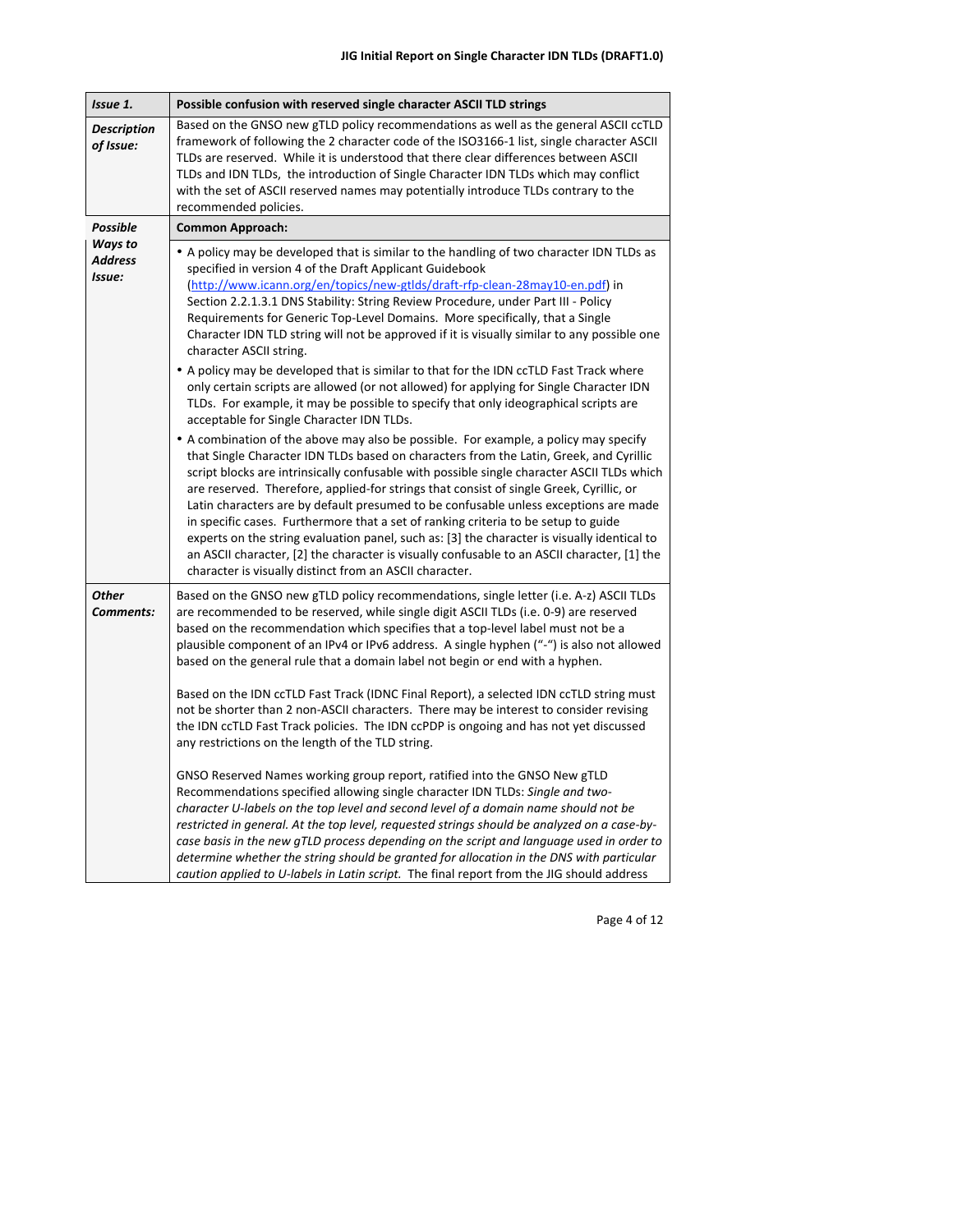| how such "case-by-case" consideration could be implemented.                                                                                                                                                                                                                                                                                                                        |
|------------------------------------------------------------------------------------------------------------------------------------------------------------------------------------------------------------------------------------------------------------------------------------------------------------------------------------------------------------------------------------|
| Considering that two letter ASCII TLDs are recommended to be reserved for potential<br>ccTLDs, the possible confusion of a single character IDN to a possible two letter ASCII TLD<br>should also be considered.                                                                                                                                                                   |
| The IDN Implementation Work Team Final Report also explained (in Section 4.1.2) that:                                                                                                                                                                                                                                                                                              |
| Rule 1: One-character IDN TLD labels should be restricted pending further analysis.<br>1a. Analysis is required of the potential impact of relaxing the restriction on the<br>allocation of one-character IDN TLD labels.<br>1b. Until such analysis is conducted, the impact understood, and appropriate reviews<br>completed, one-character IDN TLD labels should be restricted. |
| Rule 2: The preceding rule should apply to labels containing two or more characters that<br>are visually confusable with a single-character (for example: a label composed of one<br>character + one or more combining marks).                                                                                                                                                     |
| Version 4 of the Draft Applicant Guidebook for new gTLDs already takes into<br>consideration Rule 2. The final report from the JIG should address the issue. This<br>document is a preliminary collection of issues of potential impact and a solicitation from<br>the community on impact for such analysis.                                                                      |

| Issue 2.                            | Whether special financial considerations should be considered                                                                                                                                                                                                                                                                                                                                                                                                                                                                                                                                                                                                                                          |                                                                                                                                                                                                                                                                                                                                                                                                                                                                                                                                                                                                                                                                            |
|-------------------------------------|--------------------------------------------------------------------------------------------------------------------------------------------------------------------------------------------------------------------------------------------------------------------------------------------------------------------------------------------------------------------------------------------------------------------------------------------------------------------------------------------------------------------------------------------------------------------------------------------------------------------------------------------------------------------------------------------------------|----------------------------------------------------------------------------------------------------------------------------------------------------------------------------------------------------------------------------------------------------------------------------------------------------------------------------------------------------------------------------------------------------------------------------------------------------------------------------------------------------------------------------------------------------------------------------------------------------------------------------------------------------------------------------|
| <b>Description</b><br>of Issue:     | Single Character IDN gTLDs may be considered "premium real estate" due to the general<br>desirability of shorter domain names. The question is whether special financial<br>considerations, such as additional application fee, special ICANN fees or special<br>contention resolution mechanisms should be used for such applications.                                                                                                                                                                                                                                                                                                                                                                |                                                                                                                                                                                                                                                                                                                                                                                                                                                                                                                                                                                                                                                                            |
| <b>Possible</b>                     | <b>IDN gTLD Considerations:</b>                                                                                                                                                                                                                                                                                                                                                                                                                                                                                                                                                                                                                                                                        | <b>IDN ccTLD Considerations:</b>                                                                                                                                                                                                                                                                                                                                                                                                                                                                                                                                                                                                                                           |
| Ways to<br><b>Address</b><br>Issue: | • For IDN gTLDs, since it should follow the<br>new gTLD process, there is already<br>substantial consideration for application<br>fees (Module 1 of the Draft Applicant<br>Guidebook) as well as for contention<br>resolution (Module 4 of the Draft<br>Applicant Guidebook) through an<br>auction mechanism. Therefore, the<br>same process can be used for Single<br>Character IDN gTLDs.<br>• Section 2.2.1.4.1 of version 4 of the Draft<br>Applicant Guidebook for new gTLDs<br>introduces the prohibition of names<br>considered to be a representation of a<br>country or territory name: "Applications<br>for strings that are country or territory<br>names will not be approved, as they are | • For the IDN ccTLD Fast Track, the<br>selected IDN ccTLD string must meet the<br>meaningfulness requirement, which<br>means that the TLD string must be a<br>meaningful representation of a<br>country/territory name in an official<br>language of the particular<br>country/territory. The GAC Interim<br>Principles on IDN ccTLDs<br>(http://gac.icann.org/system/files/Nairob<br><i>i</i> Communique 0.pdf - Annex I)<br>specifies that: 19. Competing or<br>confusingly similar requests should be<br>dealt with on a case by case basis and<br>resolved in consultation with all<br>concerned stakeholders; 20. Policies for<br>dealing with multiple applications, |

Page
5
of
12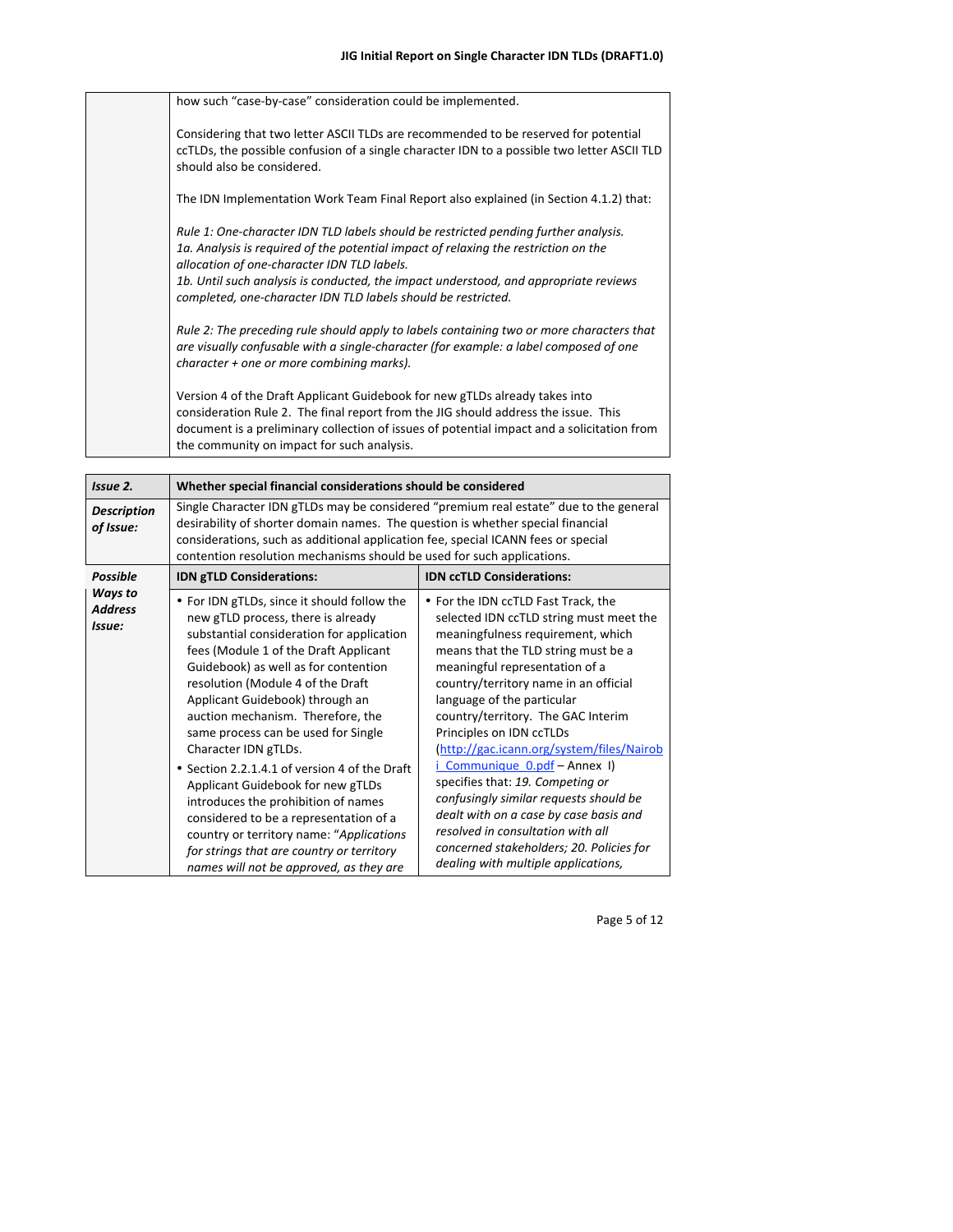|              | not available under the New gTLD                                                                                                                          | objections to applications or disputes                                                      |
|--------------|-----------------------------------------------------------------------------------------------------------------------------------------------------------|---------------------------------------------------------------------------------------------|
|              | Program in this application round."                                                                                                                       | that are currently applied for ASCII                                                        |
|              | Single Character IDN ccTLDs that meet                                                                                                                     | ccTLDs should be equally applied to IDN                                                     |
|              | the particular criteria will therefore not                                                                                                                | ccTLDs. Furthermore, Section 5.4                                                            |
|              | be available based on the new gTLD                                                                                                                        | (http://gac.icann.org/web/home/ccTLD                                                        |
|              | process.                                                                                                                                                  | Principles.rtf) under the section for                                                       |
|              |                                                                                                                                                           | "ROLE OF GOVERNMENT OR PUBLIC                                                               |
|              |                                                                                                                                                           | AUTHORITY" of the GAC ccTLD principles                                                      |
|              |                                                                                                                                                           | states that: The relevant government or                                                     |
|              |                                                                                                                                                           | public authority should ensure that DNS                                                     |
|              |                                                                                                                                                           | registration in the ccTLD benefits from                                                     |
|              |                                                                                                                                                           | effective and fair condition of                                                             |
|              |                                                                                                                                                           | competition, at appropriate levels and                                                      |
|              |                                                                                                                                                           | scale of activity. As such, the issue of                                                    |
|              |                                                                                                                                                           | financial consideration would perhaps                                                       |
|              |                                                                                                                                                           | best be considered by consultation with                                                     |
|              |                                                                                                                                                           | governments concerned on a case-by-                                                         |
|              |                                                                                                                                                           | case basis.                                                                                 |
| <b>Other</b> |                                                                                                                                                           |                                                                                             |
| Comments:    | The IDN Implementation Working Team – Final Report posits that "there are significant"                                                                    |                                                                                             |
|              | economic considerations associated with the introduction of one-character TLDs."                                                                          |                                                                                             |
|              |                                                                                                                                                           |                                                                                             |
|              | The IDN ccPDP WG 1 may need to further consider the matter of financial and economic<br>impact for Single Character IDN ccTLDs.                           |                                                                                             |
|              |                                                                                                                                                           |                                                                                             |
|              |                                                                                                                                                           | Principle C of the IDNC WG Final Report specifies that the purpose of the Fast Track be to  |
|              | meet pressing demand, therefore it could be understood that there could be significant                                                                    |                                                                                             |
|              | economic impact against not allowing such IDN TLDs. Principle E of the Final Report                                                                       |                                                                                             |
|              | meanwhile specifies that the proposed string and delegation request should be non-                                                                        |                                                                                             |
|              | contentious. It can therefore be alleged that should there be contention, including                                                                       |                                                                                             |
|              | matter of financial or economic impact, they would have to be addressed by the                                                                            |                                                                                             |
|              | applicant.                                                                                                                                                |                                                                                             |
|              |                                                                                                                                                           |                                                                                             |
|              | Principles C and E of the IDNC WG Final Report for reference:                                                                                             |                                                                                             |
|              |                                                                                                                                                           |                                                                                             |
|              | C: The purpose of the Fast Track is to meet pressing demand<br>The Fast Track should only be available where there is a pressing demand in the territory. |                                                                                             |
|              | This is evidenced by the readiness of the selected delegate and relevant stakeholders in                                                                  |                                                                                             |
|              |                                                                                                                                                           |                                                                                             |
|              | the territory to meet the requirements to introduce an IDN ccTLD under the Fast Track.                                                                    |                                                                                             |
|              | E: The proposed string and delegation request should be non-contentious within the                                                                        |                                                                                             |
|              | territory                                                                                                                                                 |                                                                                             |
|              | Delegation of an IDN ccTLD should only be possible in the Fast Track where the IDN ccTLD                                                                  |                                                                                             |
|              |                                                                                                                                                           | string is non-contentious within the territory and the designation of the selected delegate |
|              | is non-contentious within the territory. This is evidenced by the support/endorsement of                                                                  |                                                                                             |
|              | the relevant stakeholders in the territory for the selected string as a meaningful                                                                        |                                                                                             |
|              | representation of the name of the territory and for the selected delegate.                                                                                |                                                                                             |

Page 6 of 12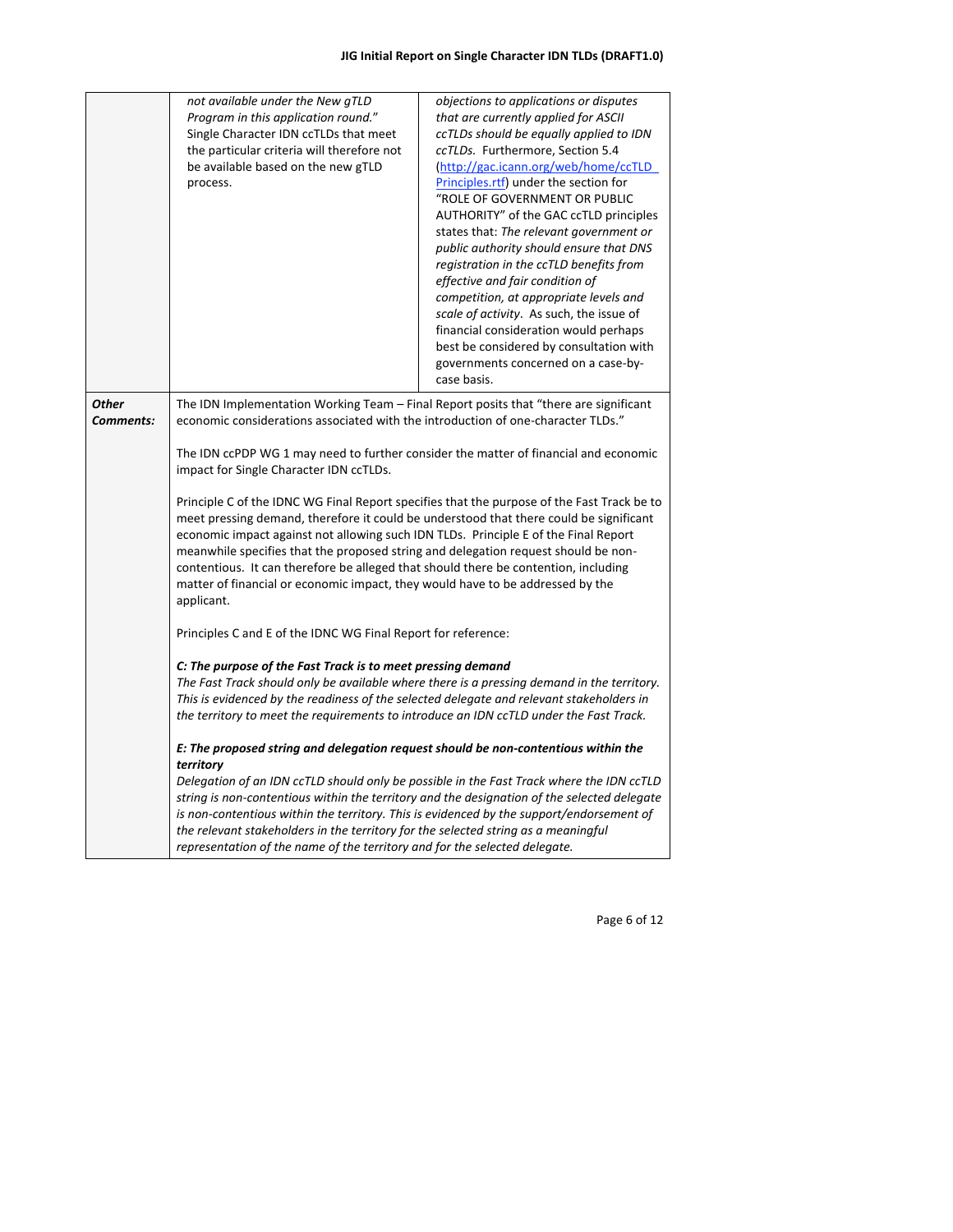| Issue 3.                            | Whether due to the relatively smaller pool of possible names that special allocation<br>methods should be considered                                                                                                                                                                                                                                                                                                                                                                                                                                                                                     |                                                                                                                                                                                                                                                                                                                                                                                                                                                                                                    |
|-------------------------------------|----------------------------------------------------------------------------------------------------------------------------------------------------------------------------------------------------------------------------------------------------------------------------------------------------------------------------------------------------------------------------------------------------------------------------------------------------------------------------------------------------------------------------------------------------------------------------------------------------------|----------------------------------------------------------------------------------------------------------------------------------------------------------------------------------------------------------------------------------------------------------------------------------------------------------------------------------------------------------------------------------------------------------------------------------------------------------------------------------------------------|
| <b>Description</b><br>of Issue:     | Because there are a relatively fewer total number of possible Single Character IDN TLDs,<br>as compared with two or more character IDN TLDs, the question is whether such a<br>scarcity merits special consideration for a different allocation mechanism than for two or<br>more character IDN TLDs.                                                                                                                                                                                                                                                                                                    |                                                                                                                                                                                                                                                                                                                                                                                                                                                                                                    |
| <b>Possible</b>                     | <b>IDN gTLD Considerations:</b>                                                                                                                                                                                                                                                                                                                                                                                                                                                                                                                                                                          | <b>IDN ccTLD Considerations:</b>                                                                                                                                                                                                                                                                                                                                                                                                                                                                   |
| Ways to<br><b>Address</b><br>Issue: | • Besides the utilization of an auction<br>mechanism for contention resolution,<br>under Module 4: String Contention<br>Procedures of the Draft Applicant<br>Guidebook, an extensive mechanism for<br>Community Priority Evaluation is also<br>incorporated in Section 4.2 to give<br>priority to Community-based new gTLDs.<br>While the auction mechanism addresses<br>the financial consideration and economic<br>impact of Single Character IDN gTLDs, the<br><b>Community Priority Evaluation process</b><br>addresses the social considerations for<br>the allocation of TLDs as a scarce          | • For IDN ccTLD Fast Track, the same<br>conditions as described in Issue 2<br>applies. More specifically: the<br>meaningfulness requirement; the<br>pressing demand test (Principle C), the<br>non-contention condition (Principle E);<br>the GAC ccTLD Principles on<br>competition; and, the GAC Interim IDN<br>ccTLD Principles addressing contention;<br>together provides a framework for<br>address the issue of social and economic<br>impact of allocating Single Character<br>IDN ccTLDs. |
| <b>Other</b>                        | resource.                                                                                                                                                                                                                                                                                                                                                                                                                                                                                                                                                                                                |                                                                                                                                                                                                                                                                                                                                                                                                                                                                                                    |
| Comments:                           | While the absolute number of possible Single Character IDN TLDs is clearly smaller than<br>the absolute number of possible two or more character IDN TLDs, the question of<br>scarcity, and its corresponding value, of TLD strings may better be described based on<br>the uniqueness requirement. As an example, the scarcity of the possibility of having a<br>".com" TLD and the scarcity of a ".中国" TLD and the scarcity of a ".名" TLD are<br>essentially the same (i.e. they are equally scarce because there can exist only one ".com"<br>and there can exist only one ".中国", etc. respectively). |                                                                                                                                                                                                                                                                                                                                                                                                                                                                                                    |
|                                     | The IDN Implementation Working Team Final Report also makes the observation that<br>"limiting IDN TLD labels to a minimum of two-characters eliminates a large number of<br>meaningful words in some languages such as Chinese in which almost every single<br>character is a meaningful word."                                                                                                                                                                                                                                                                                                          |                                                                                                                                                                                                                                                                                                                                                                                                                                                                                                    |
|                                     | Furthermore, the argument that smaller pool of possible names require different policies<br>appear to be flawed in that, should the reasoning hold, then it would require that<br>policies for 3 character TLDs differ from those for 4 characters, which in turn needs to be<br>different for 5 characters, and so on, because each "pool" (3 character / 4 character / 5<br>character) would be different in size.                                                                                                                                                                                     |                                                                                                                                                                                                                                                                                                                                                                                                                                                                                                    |
| Issue 4.                            | Whether due to the relatively shorter string, it may be easier for users to make                                                                                                                                                                                                                                                                                                                                                                                                                                                                                                                         |                                                                                                                                                                                                                                                                                                                                                                                                                                                                                                    |
|                                     | mistakes, and that special policies should be considered                                                                                                                                                                                                                                                                                                                                                                                                                                                                                                                                                 |                                                                                                                                                                                                                                                                                                                                                                                                                                                                                                    |
| <b>Description</b><br>of Issue:     | A concern was raised for Single Character IDN TLDs in that because there is a smaller<br>number of possible single character IDN TLDs (as compared to two or more character                                                                                                                                                                                                                                                                                                                                                                                                                              |                                                                                                                                                                                                                                                                                                                                                                                                                                                                                                    |

Page
7
of
12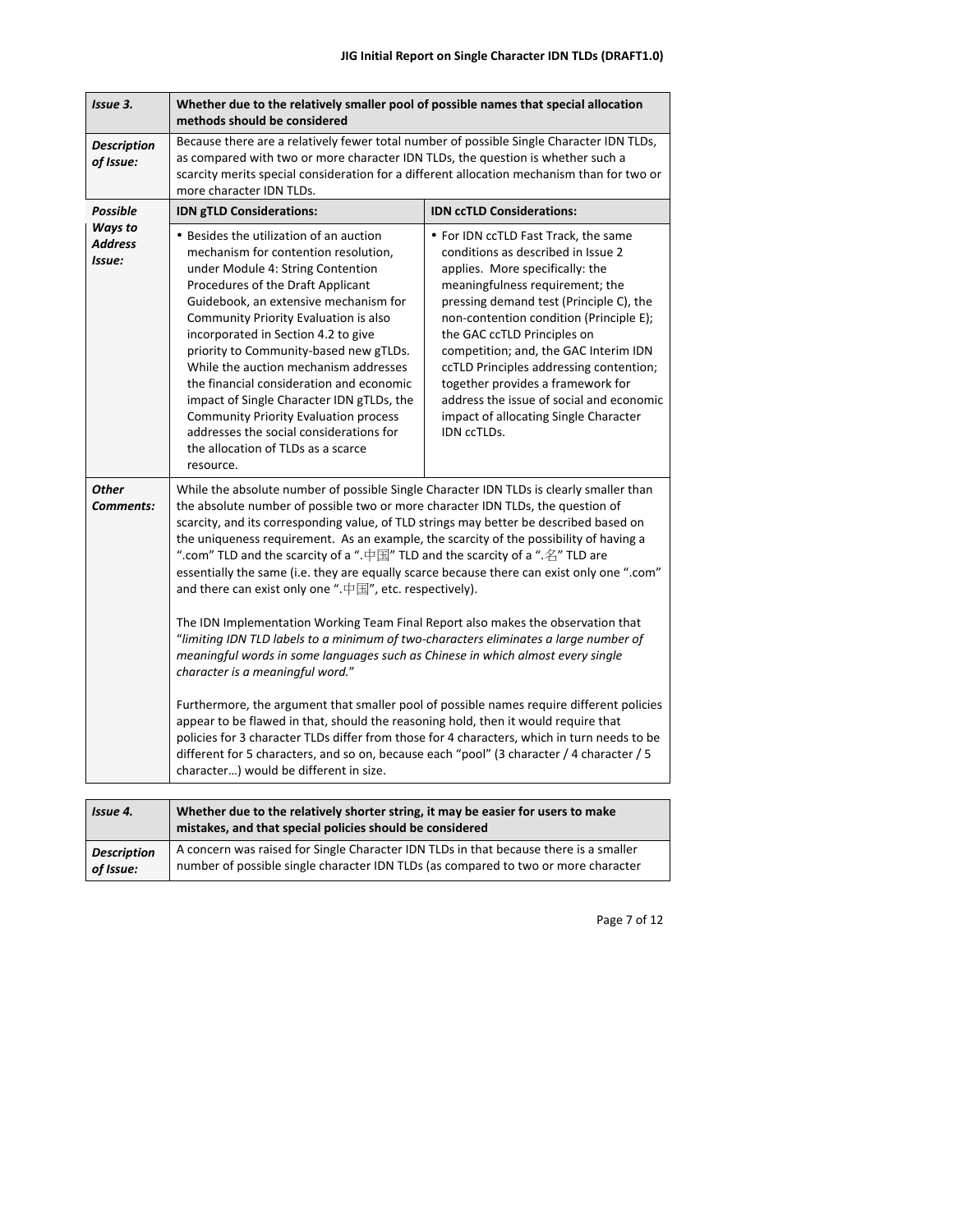| <b>Possible</b><br>Ways to<br><b>Address</b><br>Issue: | IDN TLDs), there is a higher chance for a user to mistype the Single Character IDN TLD<br>which coincides with another Single Character IDN TLD. The question is whether due to<br>such additional potential user confusion that special policies need to be in place for<br>Single Character IDN TLDs.<br>NOTE that there is a subtle but critical difference between the probability of mistyping a<br>TLD string versus the probability of mistyping a TLD string but ending up accessing<br>another existing domain under a different TLD.<br><b>Common Approach:</b><br>• The issue pertains to causing user confusion, and therefore should be addressed based<br>on policies established to avoid such confusion. Both the policies for new gTLDs as<br>well as IDN ccTLDs already includes extensive considerations for avoiding detrimentally<br>confusingly similar strings to be introduced.                                                                                                                                                                                                                                                                                                                                                          |                                                                                                                                                                                                                                                                                                                                                                                                                                                                                                                                                                                                                                                                                                                                                                                                                                                                                                                                                                                                                                                                                                                                                                                                                                             |
|--------------------------------------------------------|------------------------------------------------------------------------------------------------------------------------------------------------------------------------------------------------------------------------------------------------------------------------------------------------------------------------------------------------------------------------------------------------------------------------------------------------------------------------------------------------------------------------------------------------------------------------------------------------------------------------------------------------------------------------------------------------------------------------------------------------------------------------------------------------------------------------------------------------------------------------------------------------------------------------------------------------------------------------------------------------------------------------------------------------------------------------------------------------------------------------------------------------------------------------------------------------------------------------------------------------------------------|---------------------------------------------------------------------------------------------------------------------------------------------------------------------------------------------------------------------------------------------------------------------------------------------------------------------------------------------------------------------------------------------------------------------------------------------------------------------------------------------------------------------------------------------------------------------------------------------------------------------------------------------------------------------------------------------------------------------------------------------------------------------------------------------------------------------------------------------------------------------------------------------------------------------------------------------------------------------------------------------------------------------------------------------------------------------------------------------------------------------------------------------------------------------------------------------------------------------------------------------|
|                                                        | <b>IDN gTLD Considerations:</b>                                                                                                                                                                                                                                                                                                                                                                                                                                                                                                                                                                                                                                                                                                                                                                                                                                                                                                                                                                                                                                                                                                                                                                                                                                  | <b>IDN ccTLD Considerations:</b>                                                                                                                                                                                                                                                                                                                                                                                                                                                                                                                                                                                                                                                                                                                                                                                                                                                                                                                                                                                                                                                                                                                                                                                                            |
|                                                        | • The GNSO new gTLD policy<br>recommendations specified in<br>Recommendation 2 that: Strings must<br>not be confusingly similar to an existing<br>top-level domain or a Reserved Name.<br>The IRT (Implementation<br>Recommendation Team) Final Report<br>(http://www.icann.org/en/topics/new-<br>gtlds/irt-final-report-trademark-<br>protection-29may09-en.pdf) and the<br>STI (Special Trademark Issues) Review<br><b>Team Recommendations</b><br>(http://gnso.icann.org/issues/sti/sti-wt-<br>recommendations-11dec09-en.pdf)<br>also contained significant<br>recommendations to guard against user<br>confusion caused by the introduction of<br>new gTLDs. Such considerations are<br>equally applicable to Single Character<br>IDN gTLDs, and many of which have<br>been incorporated into the Draft<br>Applicant Guidebook to appropriately<br>address user confusion issues that<br>applies equally to Single Character IDN<br>gTLDs. Furthermore, Module 3 of the<br>Draft Applicant Guidebook allows for<br>raising an objection based on String<br>Confusion – that the applied-for gTLD<br>string is confusingly similar to an<br>existing TLD or to another applied for<br>gTLD string in the same round of<br>applications. Such would safeguard | • Section 5.5: String Confusion and<br>Contention under Module 5 of the Final<br>Implementation Plan for IDN ccTLD Fast<br><b>Track Process</b><br>http://www.icann.org/en/topics/idn/fast-<br>track/idn-cctld-implementation-plan-<br>16nov09-en.pdf) safeguards against String<br>confusion issues involving two or more<br>strings that are identical or are so<br>confusingly similar that they cannot<br>coexist in the DNS, such as: Requested IDN<br>ccTLD strings against existing TLDs and<br>reserved names; Requested IDN ccTLD<br>strings against other requested IDN ccTLD<br>strings; and, Requested IDN ccTLD strings<br>against applied-for gTLD strings.<br>Furthermore, as described in Issue 2.<br>above, The GAC Interim Principles on IDN<br>ccTLDs<br>(http://gac.icann.org/system/files/Nairobi<br>_Communique_0.pdf - Annex I) specifies<br>that: 19. Competing or confusingly similar<br>requests should be dealt with on a case by<br>case basis and resolved in consultation<br>with all concerned stakeholders; 20.<br>Policies for dealing with multiple<br>applications, objections to applications or<br>disputes that are currently applied for<br>ASCII ccTLDs should be equally applied to<br>IDN ccTLDs. |

Page
8
of
12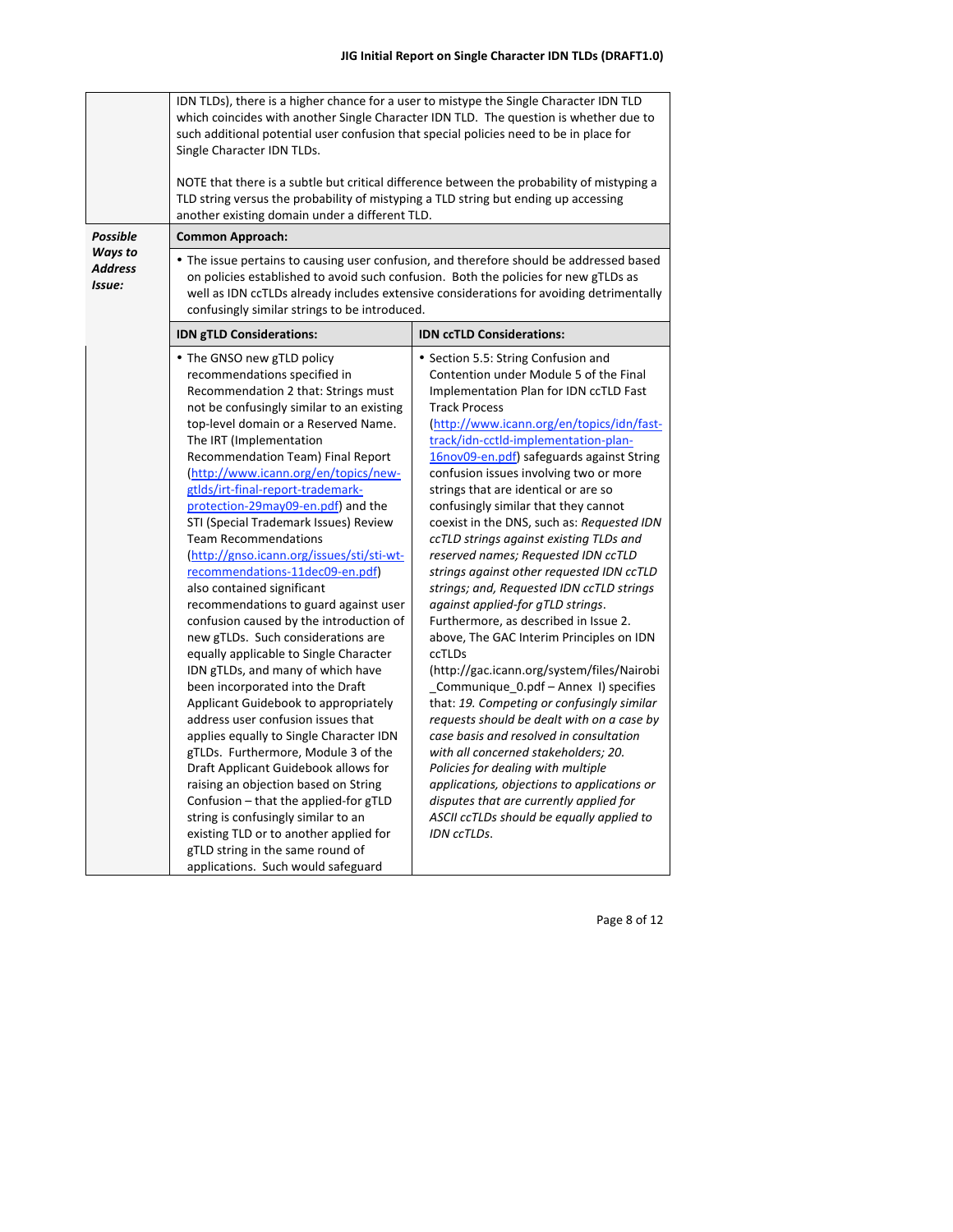|                           | There is a view that for the languages for which Single Character IDN TLDs would be most<br>useful are languages for which the input of a Single Character is likely to involve multiple<br>keystrokes. For example Chinese and Korean.                                                                                                                                                                                                                                                                                                                                                                                                                                                                                                                                                                                                                                                                                                                                                                                                                        |  |
|---------------------------|----------------------------------------------------------------------------------------------------------------------------------------------------------------------------------------------------------------------------------------------------------------------------------------------------------------------------------------------------------------------------------------------------------------------------------------------------------------------------------------------------------------------------------------------------------------------------------------------------------------------------------------------------------------------------------------------------------------------------------------------------------------------------------------------------------------------------------------------------------------------------------------------------------------------------------------------------------------------------------------------------------------------------------------------------------------|--|
| <b>Other</b><br>Comments: | The argument that a shorter IDN TLD string would result in higher probability of a user<br>mistyping the IDN TLD and ending up accessing another IDN TLD is flawed. First of all, it<br>could equally be argued that the possibility of making an error would be greater for<br>multiple-character IDN TLDs than single character IDN TLDs, and therefore open up to<br>more possibilities for "typo attacks" (i.e. if an IDN TLD is 2 characters wrong there is a<br>higher number of total possible mistypes of that IDN TLD than a Single Character IDN TLD<br>would have). Secondly, the presupposition that since there is a smaller number of<br>possible Single Character IDN TLDs the probability of a mistype coinciding with one is<br>higher is purely speculative, as such coinciding Single Character IDN TLD must already be<br>delegated and thus must have to pass through the confusable tests. Possibility for<br>abusive operation of a Single Character IDN TLD for such purpose is therefore no greater<br>than multi-character IDN TLDs. |  |
|                           | against also any abusive application of<br>a gTLD for the purposes of "catching"<br>traffic intended for another TLD based<br>on a technique commonly known as<br>"typo-squatting". This safeguard<br>against typo-squatting would apply to<br>Single Character IDN gTLDs as well. The<br><b>Trademark Post Delegation Dispute</b><br><b>Resolution Procedure (Trademark</b><br>PDDRP) further extends this safeguard<br>for trademark holders to be able to<br>initiate a dispute against a TLD registry<br>that is: (a) taking unfair advantage of<br>the distinctive character or the<br>reputation of the complainant's mark;<br>or (b) unjustifiably impairing the<br>distinctive character or the reputation<br>of the complainant's mark; or (c)<br>creating an impermissible likelihood of<br>confusion with the complainant's mark.                                                                                                                                                                                                                   |  |

|                    | a Single Character IDN gTLD                                                                |
|--------------------|--------------------------------------------------------------------------------------------|
| <b>Description</b> | Before the introduction of IDN TLDs, the distinguishing feature between ccTLDs and         |
| of Issue:          | gTLDs was that ccTLDs are 2 ASCII characters in length and listed on the ISO 3166-1        |
|                    | standard, while gTLDs consisted of 3 or more ASCII characters. According to the IDN        |
|                    | ccTLD Fast Track rules an IDN ccTLDs string must be a at least wo characters (U-label) and |
|                    | needs to represent a meaningful representation of the name of the territory in an offical  |
|                    | language of that territory. According to the new gTLD process IDN gTLDs shorter than 3     |
|                    | characters will be allowed and in the first round of applications territory names can not  |

Bart Boswinkel 7/26/10 11:58 AM Comment: Not every two-letter code can be
registered
as
such.

Page
9
of
12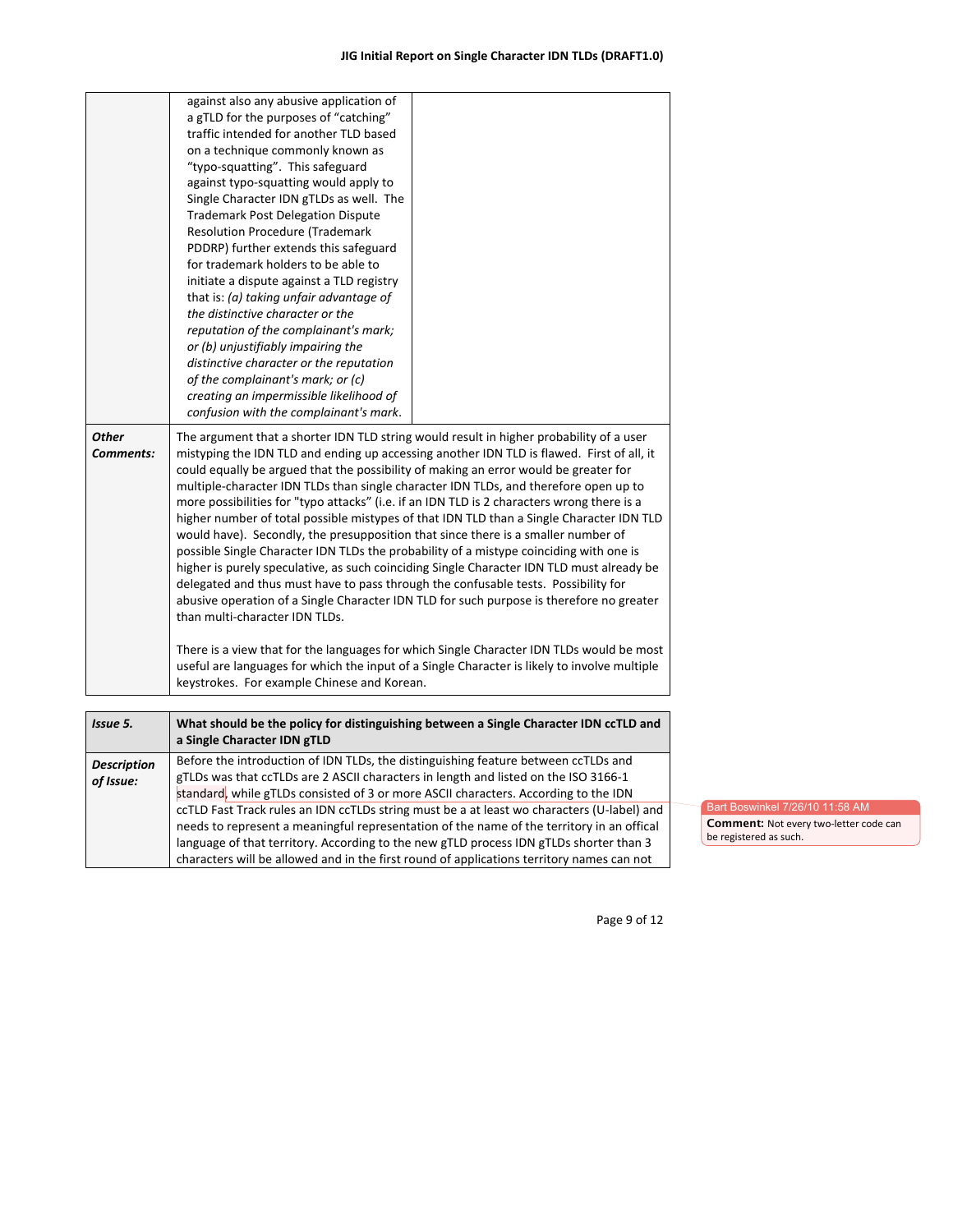|                                                        | be applied for The issue is whether additional distingsuishing factors need to proposed<br>to qualify a Single Character IDN TLDs as IDN ccTLD or IDN gTLD.                                                                                                                                                                                                                                                                                                                                                                                        |
|--------------------------------------------------------|----------------------------------------------------------------------------------------------------------------------------------------------------------------------------------------------------------------------------------------------------------------------------------------------------------------------------------------------------------------------------------------------------------------------------------------------------------------------------------------------------------------------------------------------------|
| <b>Possible</b><br>Ways to<br><b>Address</b><br>Issue: | <b>Common Approach:</b>                                                                                                                                                                                                                                                                                                                                                                                                                                                                                                                            |
|                                                        | • The IDN ccTLD Fast Track requires that a selected string be a meaningful<br>representation of the country or territory name in an official language of the country<br>or territory corresponding to an ISO3166-1 code used for a ccTLD. The requirement<br>that an IDN ccTLD be a meaningful representation of the country or territory name<br>corresponding to an ISO3166-1 code used for a ccTLD would provide an appropriate<br>distinction for an IDN ccTLD in general, including Single Character IDN ccTLDs should<br>they be introduced. |
|                                                        | • If a Single character IDN TLD is considered an IDN ccTLD it will be delegated in<br>accordance with the practice for delegation of (ASCII) ccTLD's. If identified as gTLD the<br>rules of the new gTLD will apply, including the delegation rules contained therin.<br>. The IANA Root Zone database should correctly identify Single Character IDN ccTLDs as<br>IDN ccTLDs and Single Character IDN gTLDs as IDN gTLDs.                                                                                                                         |
| <b>Other</b><br>Comments:                              | During the discussion of the IDN ccTLD Fast Track, it was quickly understood that for IDN<br>ccTLDs, the 2 character limitation may no longer be appropriate. IDN ccTLDs could<br>possibly be more than 2 characters long, which means that using TLD string length as a<br>condition for consideration the distinction between IDN ccTLDs and IDN gTLDs would not<br>be appropriate for IDN TLDs.                                                                                                                                                 |
|                                                        | The inclusion of accepting 2 Character IDN gTLDs into the new gTLD process (based on<br>version 4 of the Draft Applicant Guidebook) also further explains that the TLD string<br>length based approach to distinguishing between IDN ccTLDs and IDN gTLDs would<br>become inappropriate for IDN TLDs.                                                                                                                                                                                                                                              |

| Issue 6.                            | Whether special policies are required to address usability of Single Character IDN TLDs<br>given existing application environments                                                                                                                                                                                                                                                                                                                                                                                                                                                                                                   |
|-------------------------------------|--------------------------------------------------------------------------------------------------------------------------------------------------------------------------------------------------------------------------------------------------------------------------------------------------------------------------------------------------------------------------------------------------------------------------------------------------------------------------------------------------------------------------------------------------------------------------------------------------------------------------------------|
| <b>Description</b><br>of Issue:     | Certain applications and databases may be designed to recognize domain names with<br>TLD length of 2 or more characters. For example registration systems, spam filters, auto-<br>complete features and other services may inadvertently disallow or not recognize<br>domain names with Single Character IDN TLDs. The question is how if any special<br>policies can be considered to address such an issue.                                                                                                                                                                                                                        |
| <b>Possible</b>                     | <b>Common Approach:</b>                                                                                                                                                                                                                                                                                                                                                                                                                                                                                                                                                                                                              |
| Ways to<br><b>Address</b><br>Issue: | • This is an issue related to the "Universal Acceptance of All Top-Level Domains"<br>(http://www.icann.org/en/topics/TLD-acceptance/). Since the introduction of new<br>gTLDs that is longer than 3 characters, the issue has been identified as one which<br>would require community-wide efforts to address. The same would apply for Single<br>Character IDN TLDs (and equally for IDN ccTLDs and IDN gTLDs). Policies to promote<br>the universal acceptance of all TLDs based on the authoritative root zone should be<br>encouraged, but such undertakings should not impede the introduction of Single<br>Character IDN TLDs. |
| <b>Other</b><br>Comments:           | In a statement issued on 18 October 2004, ICANN had understood that "Some TLD<br>names (strings) are rejected by some service providers or applications because the strings                                                                                                                                                                                                                                                                                                                                                                                                                                                          |

Page
10
of
12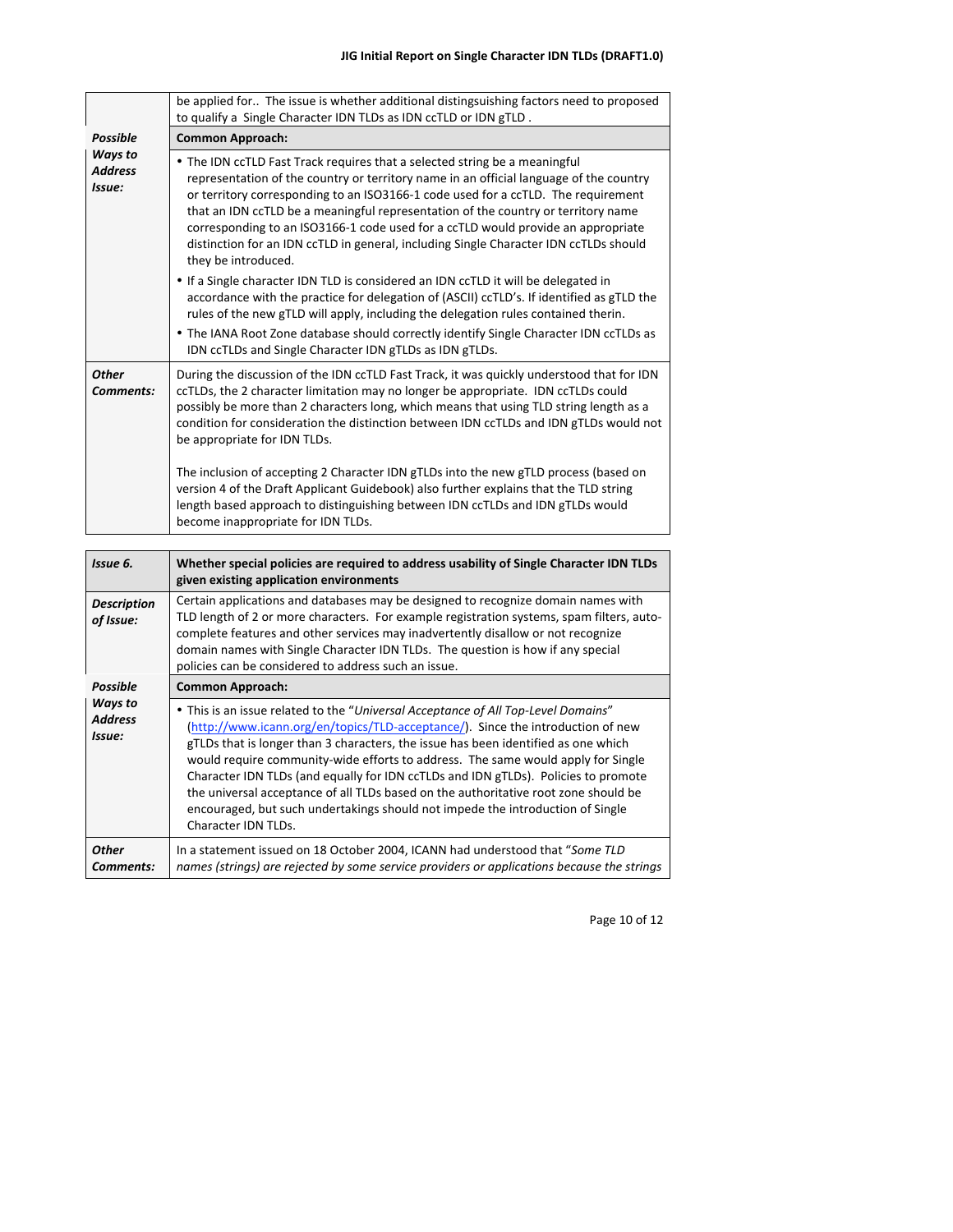exceed three characters in length (e.g. .museum or .aero) or do not meet some other formatting criteria. To facilitate and foster corporation among registry operators, ISPs, *and
other
who
deal
with
domain
names
on
a
regular
basis,
a
discussion
forum
has
been opened
on
this
topic
<http://forum.icann.org/lists/tld‐acceptance/>.*"

Further
as
expressed
at
the
description
of
the
forum

(http://www.icann.org/en/topics/TLD-acceptance/), it is also understood that: "In order for the full resources of the Internet to be globally available for all users, service and application providers must make use of the complete range of top-level domains (TLDs)... *Rejection
of
some
TLD
strings
due
to
outdated
length
parameters
or
other
erroneous*  formatting criteria can be avoided by reliance on authoritative information. As described in Support of New Top-Level Domains by Internet Infrastructure Operators and Application Providers (2003), and Evaluation of New gTLDs (2004), several technical *acceptance
issues
were
associated
with
the
gTLDs
introduced
in
2000‐2001.
This
was particularly
true
for
TLDs
of
more
than
3
characters.*"

As
described
in
Support
of
New
Top‐Level
Domains
by
Internet
Infrastructure
Operators and Application Providers (http://forum.icann.org/mtg-cmts/stld-rfpcomments/general/doc00004.doc):

Although the implementation of the new TLDs began in 2001, compatibility problems were found with the installed base of software used by Internet infrastructure operators *(including
Internet
Service
Providers
(ISPs)
and
corporate
network
operators)
and*  application providers (such as web hosting companies, ecommerce websites, and email *services).*

*The
underlying
DNS
protocols
can
easily
support
the
introduction
of
new
TLDs
into
the*  top-level zone files. However, some of the software written to use domain names was written without taking into account the addition of new TLDs. This includes DNS resolvers, provisioning software (e.g., to facilitate the creation of web sites or email *services),
and
end‐user
application
software
(e.g.,
email
programs
and
web
forms).*

Sometimes, as in the case of many DNS resolvers, a configuration change is all that is needed to support the new TLDs. Other times, as in the case of checking user input against expected behavior, there are problems because a fixed list of TLDs is used or TLDs *are
presumed
to
be
at
most
three
characters
in
length.*

Some web applications use algorithms that guess or attempt to automatically complete domain name entries (e.g., search engines, directories, browsers) when a fully qualified domain name is not supplied. Problems arise when these applications use an outdated list of TLDs, or attempt to redirect users to a different TLD when the user's intent was to *lookup
one
of
the
new
TLDs.*

There are many pieces of software used in the Internet that make use of domain names. The problem of checking all existing software for support of new TLDs is a similar problem to that of checking software for the ability to handle dates beyond 2000.

Page
11
of
12